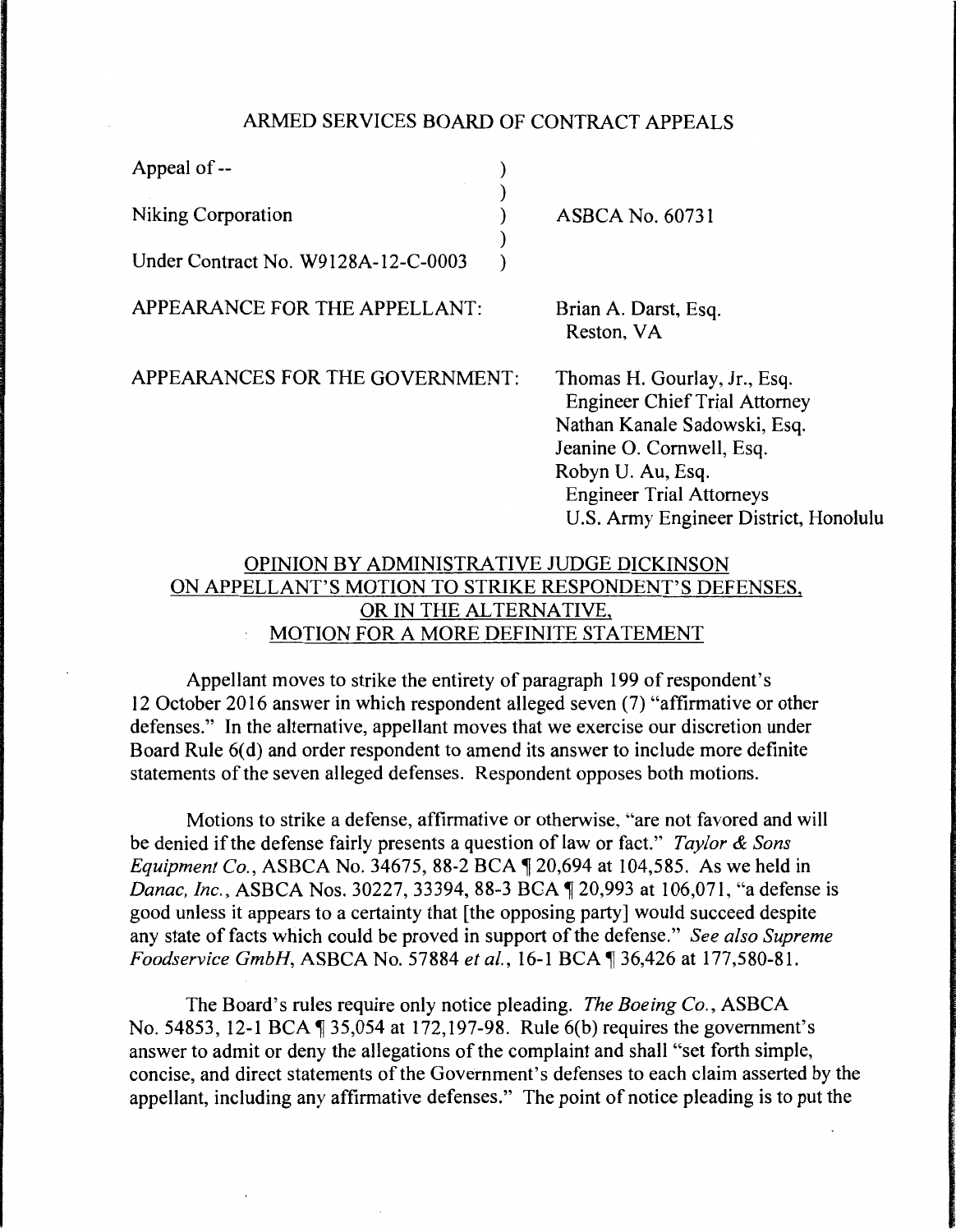opposing party on notice that a particular defense is asserted so that the opposing party may "proceed to conduct discovery regarding the affirmative [or other] defense." *The Boeing Co., 12-1 BCA* 135,054 at 172,197-98.

Appellant argues that respondent's defenses, alleged in paragraph 199 of the answer in simple, concise and direct statements, expose appellant to "trial by ambush" (app. mot. at 12). We find no evidence to support appellant's argument. The pleadings of the parties did not occur in a vacuum; rather, they were preceded procedurally by appellant's 3,085-page claim and respondent's 60-page final decision detailing the contracting officer's line-by-line factual and contractual reasons for denial of each issue presented in appellant's claim. To the extent appellant seeks more information regarding the factual support for respondent's asserted defenses than is provided in the contracting officer's final decision, it may request that information in discovery. Respondent, as the proponent of the defenses, has the burden of proving its asserted defenses on the merits after reasonable discovery. *Raytheon Company,*  ASBCA No. 58849, 15-1 BCA ¶ 36,000 at 175,865.

Appellant also argues that any defenses not asserted by respondent in its answer are barred from being asserted in the future. Appellant is incorrect as Board Rule  $6(d)$ permits either party to raise additional issues and/or defenses after the pleadings and the circumstances under which such additional issues or defenses may be considered by the Board.

On the basis of the foregoing, we deny appellant's motion to strike respondent's defenses. We further deny appellant's alternative motion for a more definite statement which is within our discretion under Board Rule  $6(d)$ .

Dated: 27 January 2017

DIANA S/DICKINSON Administrative Judge Armed Services Board of Contract Appeals

(Signatures continued)